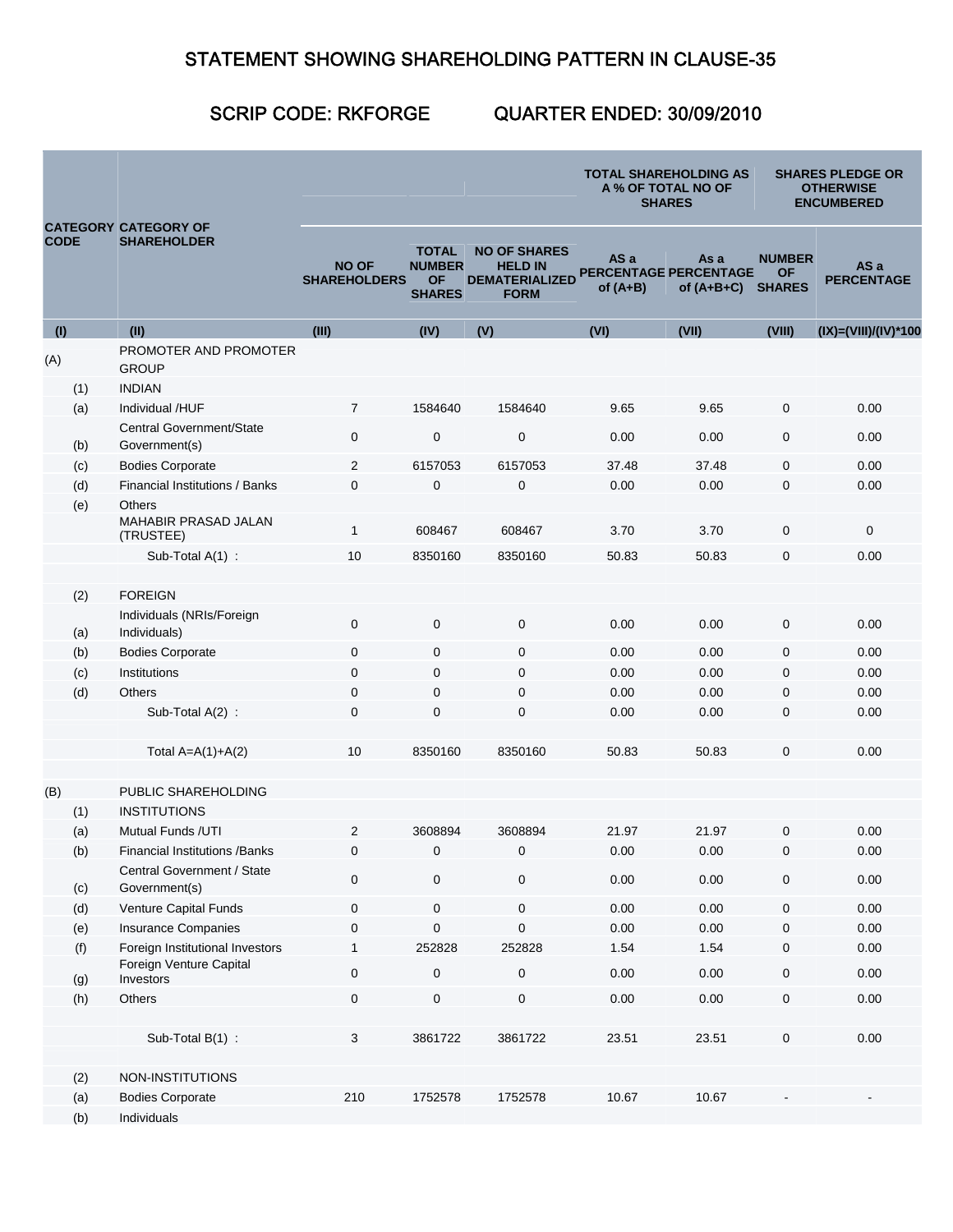|     | (i) Individuals holding nominal<br>share capital upto Rs.1 lakh             | 3042        | 1019561     | 1014423     | 6.21   | 6.21   |                              |                |  |
|-----|-----------------------------------------------------------------------------|-------------|-------------|-------------|--------|--------|------------------------------|----------------|--|
|     | (ii) Individuals holding nominal<br>share capital in excess of Rs.1<br>lakh | 16          | 1398229     | 1398229     | 8.51   | 8.51   | $\blacksquare$               | $\blacksquare$ |  |
| (c) | <b>Others</b>                                                               |             |             |             |        |        |                              |                |  |
|     | <b>NON RESIDENT</b><br><b>INDIANS</b>                                       | 17          | 18524       | 18524       | 0.11   | 0.11   | $\blacksquare$               |                |  |
|     | <b>CLEARING</b><br><b>MEMBERS</b>                                           | 37          | 27766       | 27766       | 0.17   | 0.17   | $\qquad \qquad \blacksquare$ |                |  |
|     |                                                                             |             |             |             |        |        |                              |                |  |
|     | Sub-Total B(2):                                                             | 3322        | 4216658     | 4211520     | 25.67  | 25.67  | $\blacksquare$               |                |  |
|     |                                                                             |             |             |             |        |        |                              |                |  |
|     | Total $B=B(1)+B(2)$ :                                                       | 3325        | 8078380     | 8073242     | 49.17  | 49.17  | $\blacksquare$               |                |  |
|     |                                                                             |             |             |             |        |        |                              |                |  |
|     | Total $(A+B)$ :                                                             | 3335        | 16428540    | 16423402    | 100.00 | 100.00 |                              |                |  |
|     |                                                                             |             |             |             |        |        |                              |                |  |
| (C) | Shares held by custodians,<br>against which                                 |             |             |             |        |        |                              |                |  |
|     | Depository Receipts have been<br>issued                                     | $\mathbf 0$ | $\mathbf 0$ | $\mathbf 0$ | 0.00   | 0.00   | $\overline{\phantom{a}}$     |                |  |
|     |                                                                             |             |             |             |        |        |                              |                |  |
|     | GRAND TOTAL (A+B+C):                                                        | 3335        | 16428540    | 16423402    | 100.00 | 100.00 | $\mathbf{0}$                 | 0.00           |  |
|     |                                                                             |             |             |             |        |        |                              |                |  |

**(I)(b) STATEMENT SHOWING SHAREHOLDING OF PERSONS BELONGING TO "PROMOTER GROUP" SLNO NAME OF THE SHAREHOLDER TOTAL SHARES HELD SHARES PLEDGED OR OTHERWISE ENCUMBERED TOTAL SHARES AS a % OF GRAND TOTAL (A)+(B)+(C) PLEDGE SHARES AS a PERCENTAGE AS a % OF GRAND TOTAL (I) (II) (III) (IV) (V) (VI)=(V)/(III)\*100 (VII)**  1 RIDDHI PORTFOLIO PRIVATE LTD 6057053 36.87 0 0.00 0.00 0.00 2 MAHABIR PRASAD JALAN (TRUSTEE) 608467 3.70 0 0.00 0.00 3 MAHABIR PRASAD JALAN 451000 2.75 0 0.00 0.00 4 RASHMI JALAN 418750 2.55 0 0.00 0.00 5 NARESH JALAN 285750 1.74 0 0.00 0.00 6 NARESH JALAN 268750 1.64 0 0.00 0.00 7 MAHABIR PRASAD JALAN 120000 0.73 0 0.00 0.00 8 EASTERN CREDIT CAPITAL LIMITED 100000 0.61 0.00 0.00 0.00 0.00 9 PAWAN KUMAR KEDIA 35250 0.21 0 0.00 0.00

| TOTAL:                      | 8350160 | 50.83 | 0.00 | 0.00 |
|-----------------------------|---------|-------|------|------|
| 10 PAWAN KUMAR KEDIA        | 5140    | 0.03  | 0.00 | 0.00 |
| <b>S</b> PAWAIN NUMAR NEDIA | ວວ∠ວ∪   | ∪.∠ I | v.vv | v.vv |

| (I)(c)      | STATEMENT SHOWING SHAREHOLDING OF PERSONS BELONGING TO "PUBLIC GROUP" HOLDING > 1%                                                          |                     |                   |  |  |
|-------------|---------------------------------------------------------------------------------------------------------------------------------------------|---------------------|-------------------|--|--|
|             | OF THE TOTAL NUMER OF SHARES                                                                                                                |                     |                   |  |  |
|             |                                                                                                                                             |                     |                   |  |  |
| <b>SLNO</b> | <b>NAME OF THE SHAREHOLDER</b>                                                                                                              | <b>NO OF SHARES</b> | <b>PERCENTAGE</b> |  |  |
|             | UNIT TRUST OF INDIA INVESTMENT ADVISORY SERVICES LTD-A/C<br>ASCENT INDIA FUND<br>RELIANCE CAPITAL TRUSTEE CO. LTD. - A/C RELIANCE TAX SAVER | 2213000             | 13.47             |  |  |
| 2           | (ELSS) FUND                                                                                                                                 | 1395894             | 8.50              |  |  |